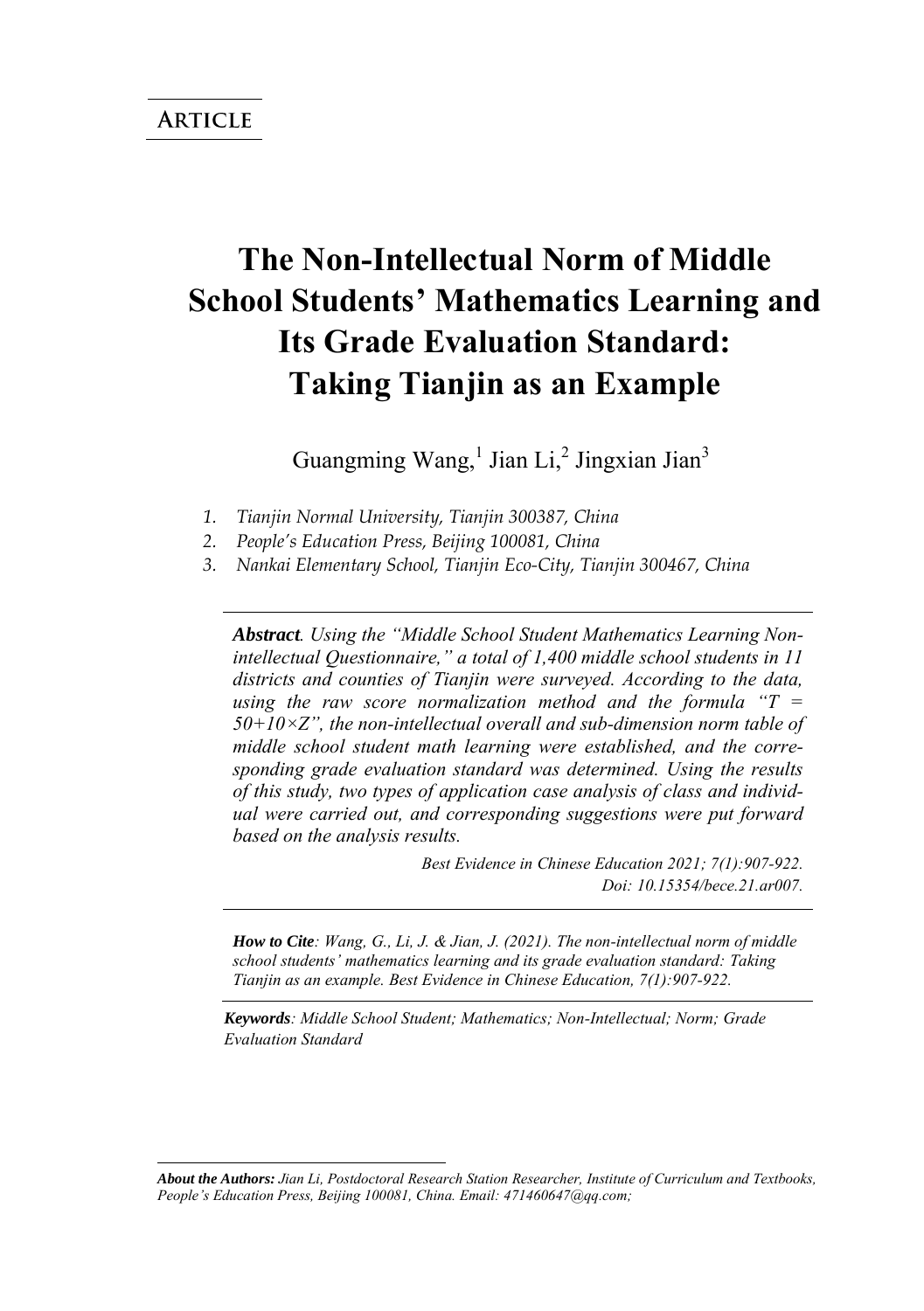*Conflict of Interests: None.* 

© 2021 Insights Publisher. All rights reserved.

Creative Commons Non Commercial CC BY-NC: This article is distributed under the terms of the Crea- $\circledcirc$   $\circledcirc$ tive Commons Attribution-NonCommercial 4.0 License (http://www.creativecommons.org/licenses/bync/4.0/) which permits non-commercial use, reproduction and distribution of the work without further permission provided the original work is attributed by the Insights Publisher.

*About the Authors: Jingxian Jian, Math Teacher, Nankai Elementary School, Tianjin Eco-City, Tianjin 300467, China. Email: 541151139@qq.com.* 

*Correspondence to: Guangming Wang, Professor, Chief, Faculty of Education, Tianjin Normal University, Tianjin 300387, China. Email: bd690310@163.com.* 

*Funding: This study was supported by the Tianjin Teaching Achievement Cultivation Project "Development and Practical Application of Mathematics Learning Evaluation Tools" (project #: PYJJ-036).*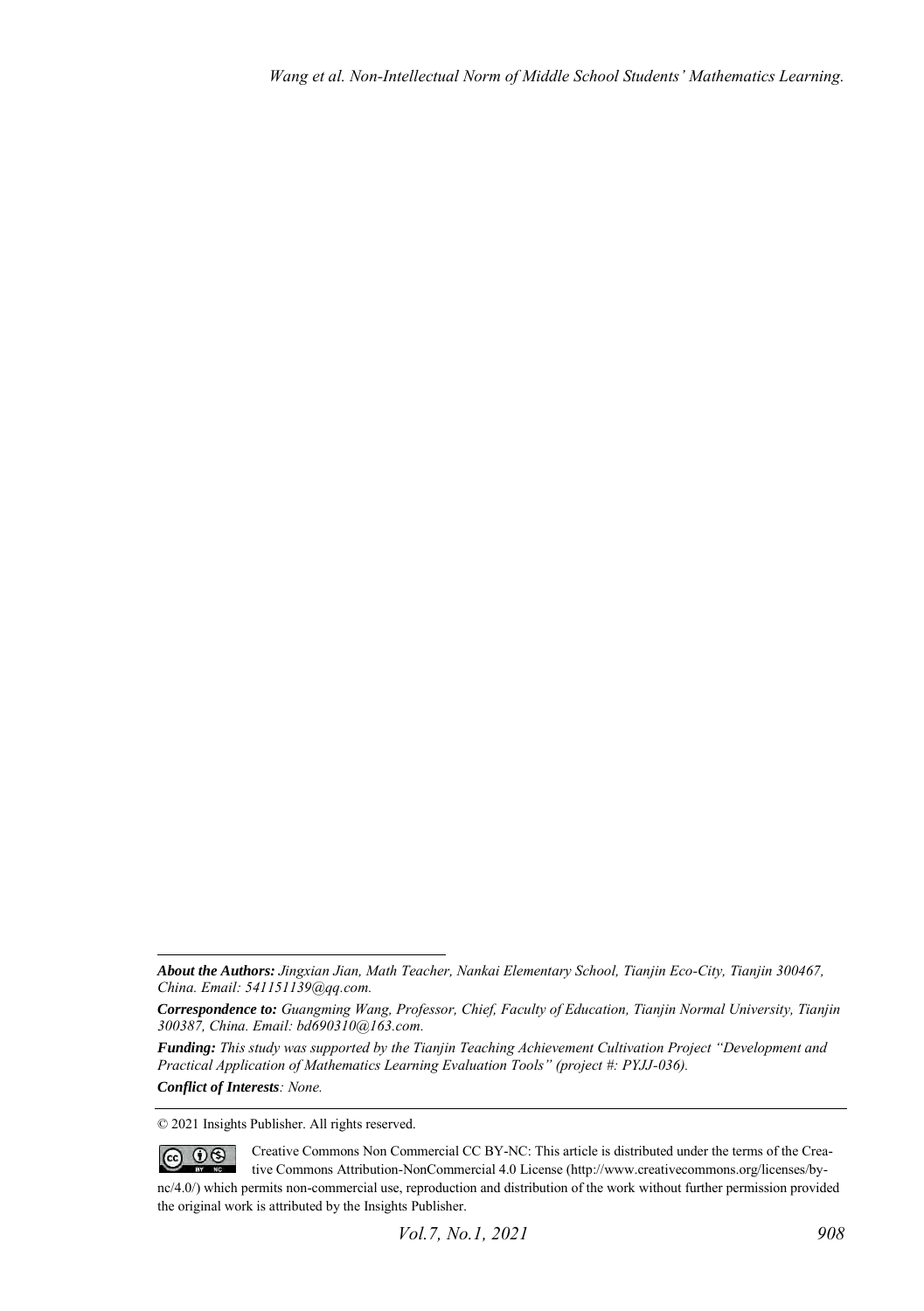ON-INTELLECTUAL factors, as an essential part of influencing students' learning and development, have received extensive attention in the fields of education and psychology. Studies have shown that there is a positive correla-ON-INTELLECTUAL factors, as an essential part of influencing students' learning and development, have received extensive attention in the fields of education and psychology. Studies have shown that there is a positive corr ic performance (Lv et al., 1995; Wang, 2004; Zhang, 2012). Besides, non-intellectual factors are important influencing factors of mathematics learning efficiency (Wang et al., 2014; Wang et al., 2015; Wang et al., 2017; Wang & Yang, 2015). Although there are many non-intellectual evaluations of middle school students' mathematics learning in previous studies (Cao et al., 2015; Yang et al., 2015), they lacked a unified evaluation basis and reference, and the measurement results cannot be analyzed under the same reference standard. Therefore, it is indispensable to study the non-intellectual norm of middle school students in mathematics. Based on the "Middle School Student Mathematics Learning Non-intellectual Questionnaire," this study established the middle school student math learning non-intellectual norm and its grade evaluation standard and conducted a case analysis of this result.

# **Methods**

## Research Tools

This study chose the "middle school student math learning non-intellectual questionnaire" as the survey tool. The questionnaire is a five-level Likert scale, consisting of five main dimensions (motivation, emotion, attitude, willpower, personality) and polygraph questions, all of which have good reliability and validity (Wang & Li, 2020).

#### Sample Selection

The study selected 1,400 6th- and 7th-grade students in 11 districts and counties of Tianjin to conduct a survey, and a total of 1,400 questionnaires were returned. First, through manual inspection, 56 questionnaires with regular and identical answers were deleted; then, 58 invalid questionnaires were deleted with the help of polygraph questions, and finally, 1,286 valid questionnaires were obtained, with an effective rate of 91.86%.

#### Data Processing

When entering data, the A-E options were counted as 5-1 point, and the reverse questions were counted as 1-5 points. After data entry was completed, use SPSS software for data processing. Calculating the sufficient sample's percentile rank determined the correspondence between the original score and the percentile rank. And then checked the normal distribution table with the help of percentile rank to get its corresponding standard score. To ensure the convenience of reading the score, the standard score was converted using the formula "T=50+10×Z" to establish a non-intellectual norm table.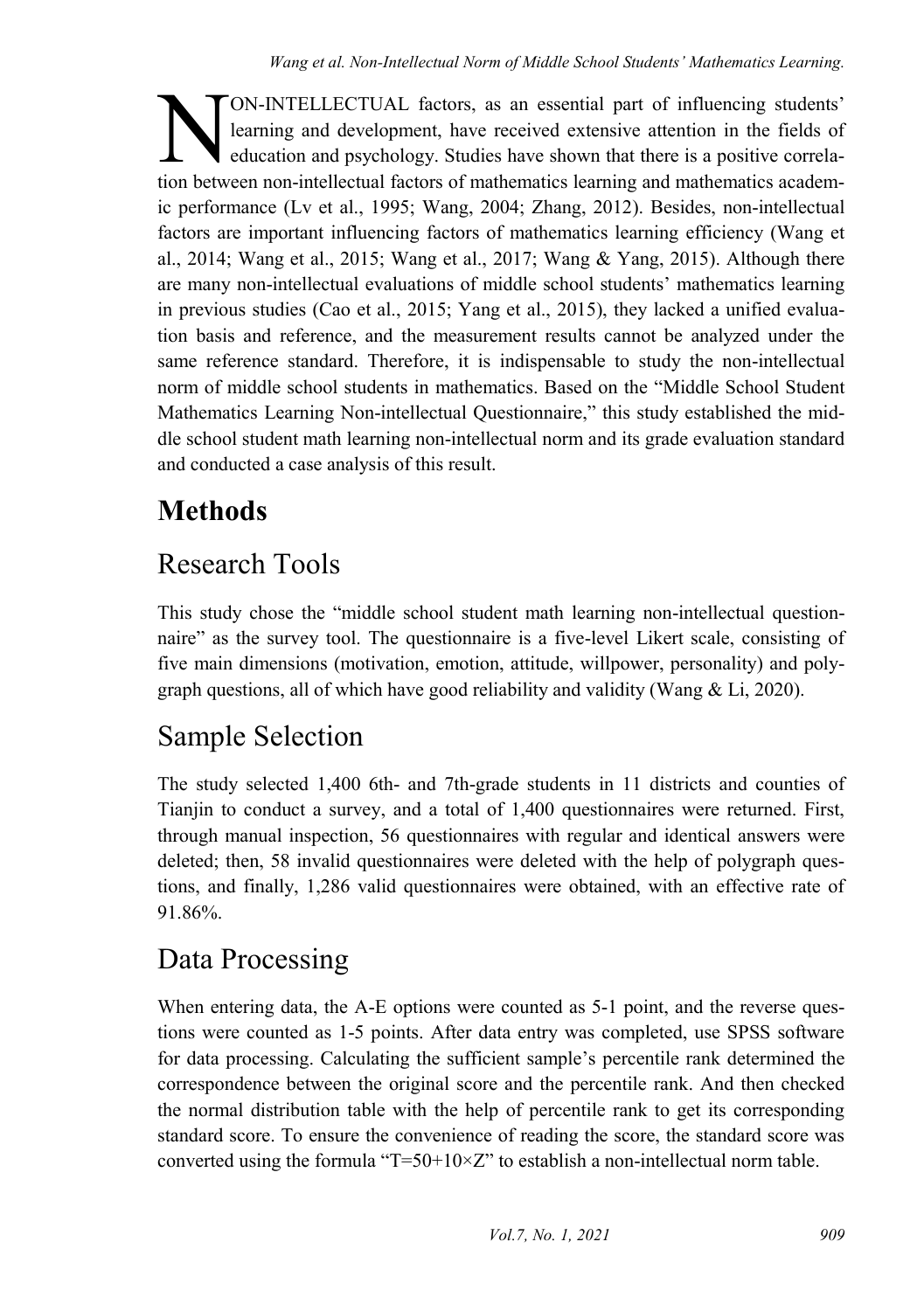| Table 1. Non-Intellectual Level Evaluation Standards for Mathematics Learn-<br>ing. |                   |                     |                           |
|-------------------------------------------------------------------------------------|-------------------|---------------------|---------------------------|
| Grade                                                                               | T Score           | <b>Raw Score X</b>  | <b>Percentile Rank PR</b> |
| Low-Level                                                                           | T < 32            | X < 128             | PR < 3.27                 |
| Middle and Lower                                                                    | $32 \le T < 44$   | $128 \le X < 157$   | $3.27 \le PR \le 26.83$   |
| Middle                                                                              | $44 \le T < 56$   | $157 \le X \le 181$ | $26.83 \le PR \le 70.53$  |
| Middle and Upper                                                                    | $56 \le T \le 68$ | $181 \le X \le 201$ | $70.53 \le PR \le 95.80$  |
| Excellent                                                                           | $T \geq 68$       | $X \ge 201$         | $PR \ge 95.80$            |

| . Table 2. "Motivation" Dimension Grade Evaluation Standards. |                   |                    |                           |
|---------------------------------------------------------------|-------------------|--------------------|---------------------------|
| Grade                                                         | T Score           | <b>Raw Score X</b> | <b>Percentile Rank PR</b> |
| Low-Level                                                     | T < 32            | X < 31             | PR < 3.27                 |
| Middle and Lower                                              | $32 \le T \le 44$ | $31 \le X < 40$    | $3.27 \le PR \le 25.74$   |
| Middle                                                        | $44 \le T \le 56$ | $40 \le X \le 47$  | $25.74 \le PR \le 69.52$  |
| Middle and Upper                                              | $56 \le T \le 68$ | $47 \le X < 54$    | $69.52 \le PR \le 96.19$  |
| Excellent                                                     | $T \geq 68$       | $X \geq 54$        | $PR \ge 96.19$            |
|                                                               |                   |                    |                           |



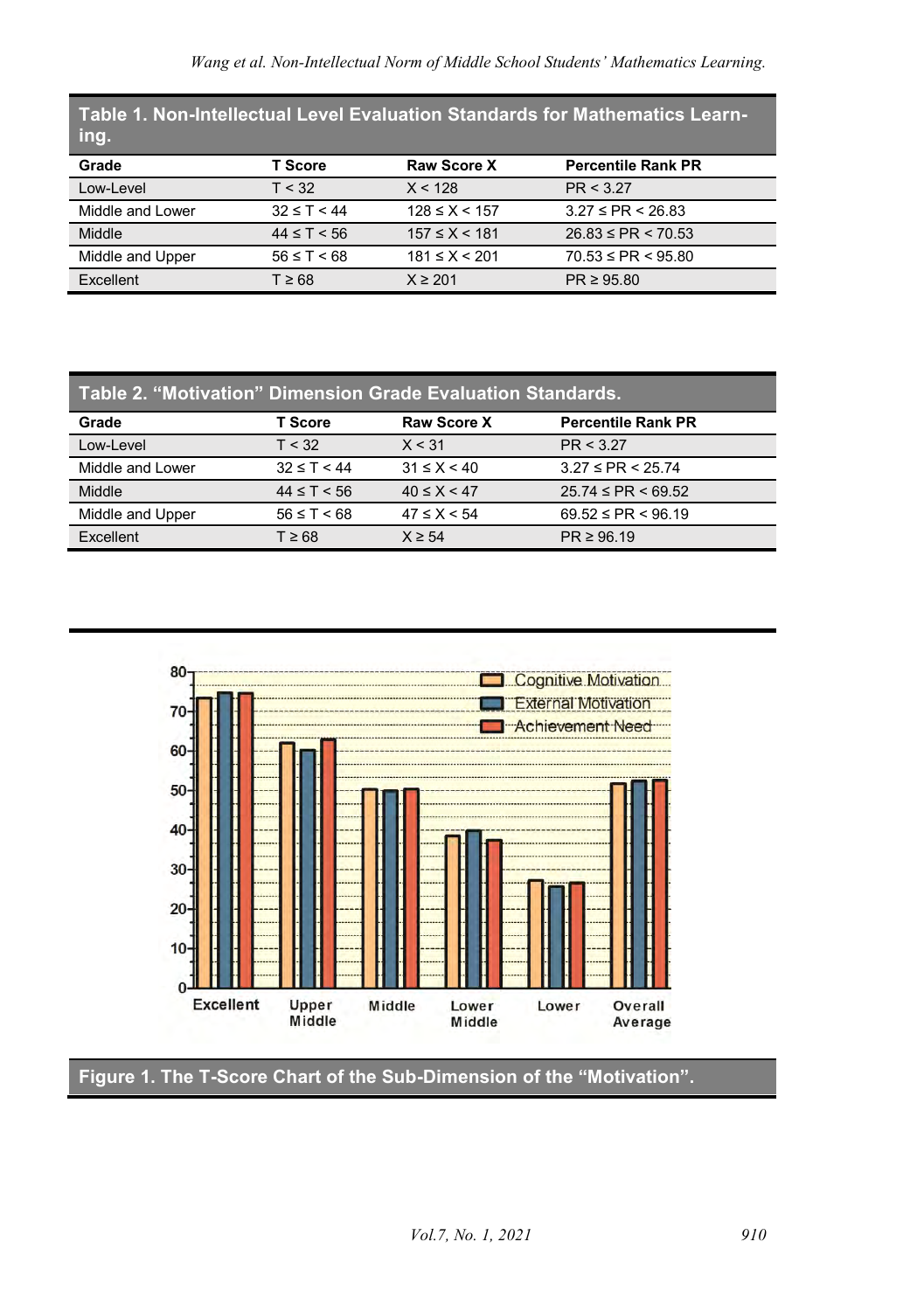According to the normal distribution theory, 99.74% of the values under the standard normal distribution fall within the interval [-3, 3], so first divided [-3, 3] into five equal intervals, and then used the formula "T=50+  $10\times Z$ " to get the corresponding T score interval, and then divided it into five different levels. Finally, the T score interval was converted into a percentile grade interval to complete the grade evaluation standard's establishment.

#### **Results**

## Mathematics Learning Non-Intellectual Norm and Its Grade Evaluation Standard

A middle school student's mathematics learning non-intellectual norm (table omitted) and its corresponding Grade Evaluation Standard (see **Table 1**) are established according to the norm's construction method through data sorting and analysis. The research was carried out from five main dimensions to diagnose the non-intellectual influence of students' mathematics learning more precisely.

#### *"Motivation" Dimension Norm and Its Grade Evaluation Standard*

According to the norm construction method, we established the "motivation" dimension norm (table omitted). Second, divided the "motivation" dimension horizontally, and then formulated the corresponding grade evaluation standard (see **Table 2**). Finally, we calculated the average scores of students of different levels in the sub-dimensions of "cognitive motivation," "extrinsic motivation," and "achievement need" under the "motivation" dimension (see **Figure 1**).

Based on **Figure 1**, combined with the definition of the concepts and questions of the sub-dimensions of mathematics learning motivation (Wang  $\&$  Li, 2020), students of different levels have the following characteristics: "Excellent" students are curious about mathematics and like to study and explore; They have a vital purpose in learning mathematics and are eager to highlight their talents in mathematics learning. "Middle and upper" students are interested in exploring mathematics knowledge, are motivated to learn, and like to participate in activities that can show their mathematics learning ability. "Middle" students have specific goals and motivation to learn mathematics and show interest in learning mathematics and a desire to succeed. "Middle and lower" students do not like to participate in math learning activities, show less desire for performance, do not like inquiry, and are more inclined to accept learning. "Low-level" students lack interest in mathematics learning, hardly participate in math learning activities, and are unwilling to show their mathematics learning ability.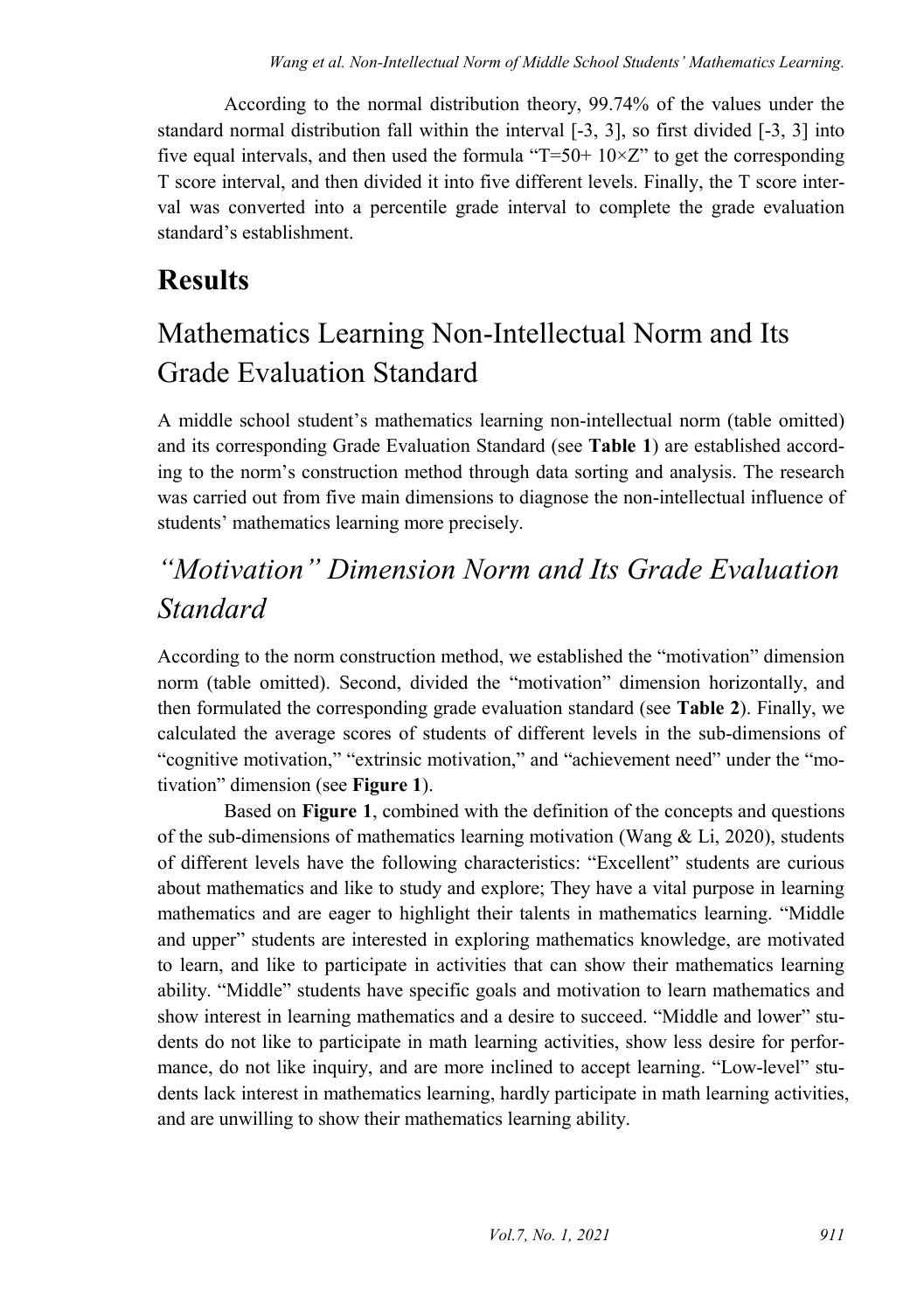| Table 3. "Emotion" Dimension Grade Evaluation Standard. |                     |                    |                           |
|---------------------------------------------------------|---------------------|--------------------|---------------------------|
| Grade                                                   | T Score             | <b>Raw Score X</b> | <b>Percentile Rank PR</b> |
| Low-Level                                               | T < 32              | X < 25             | PR < 3.03                 |
| Middle and Lower                                        | $32 \le T \le 44$   | $25 \le X < 33$    | $3.03 \le PR \le 23.59$   |
| Middle                                                  | $44 \le T \le 56$   | $33 \le X < 41$    | $23.59 \le PR \le 72.08$  |
| Middle and Upper                                        | $56 \leq T \leq 68$ | $41 \le X < 48$    | $72.08 \le PR \le 96.35$  |
| Excellent                                               | $T \geq 68$         | $X \geq 48$        | $PR \ge 96.35$            |



**Figure 2. The T-Score Chart of the Sub-Dimension of the "Emotion".**

| . Table 4."Attitude" Dimension Grade Evaluation Standard. |                     |                    |                           |
|-----------------------------------------------------------|---------------------|--------------------|---------------------------|
| Grade                                                     | T Score             | <b>Raw Score X</b> | <b>Percentile Rank PR</b> |
| Low-Level                                                 | T < 32              | X < 32             | PR < 3.19                 |
| Middle and Lower                                          | $32 \le T < 44$     | $32 \le X < 39$    | $3.19 \le PR < 24.57$     |
| Middle                                                    | $44 \le T < 56$     | $39 \le X < 45$    | $24.57 \le PR \le 69.75$  |
| Middle and Upper                                          | $56 \leq T \leq 68$ | $45 \le X < 49$    | $69.75 \le PR \le 93.39$  |
| Excellent                                                 | $T \geq 68$         | $X \geq 49$        | $PR \ge 93.39$            |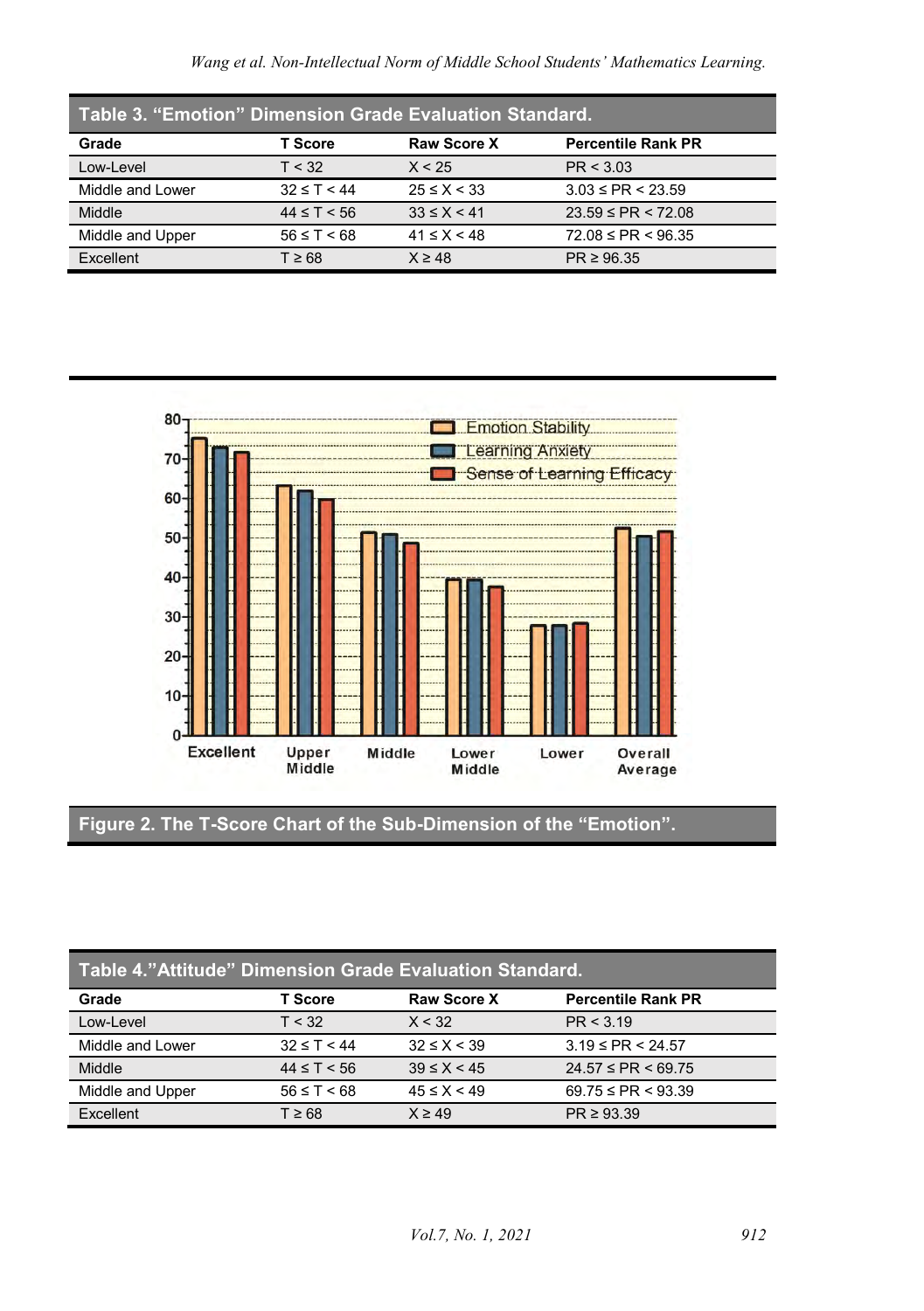

**Figure 3. The T-Score Chart of the Sub-Dimension of the "Attitude".**

| Table 5. "Willpower" Dimension Grade Evaluation Standards. |                     |                    |                           |
|------------------------------------------------------------|---------------------|--------------------|---------------------------|
| Grade                                                      | <b>T</b> Score      | <b>Raw Score X</b> | <b>Percentile Rank PR</b> |
| Low-Level                                                  | T < 32              | X < 17             | PR < 2.72                 |
| Middle and Lower                                           | $32 \le T < 44$     | $17 \le X < 23$    | $2.72 \le PR \le 25.27$   |
| Middle                                                     | $44 \le T \le 56$   | $23 \le X < 28$    | $25.27 \le PR \le 72.38$  |
| Middle and Upper                                           | $56 \leq T \leq 68$ | $28 \le X < 32$    | $72.38 \le PR \le 96.35$  |
| Excellent                                                  | $T \geq 68$         | $X \geq 32$        | $PR \geq 96.35$           |

| Table 6. "Personality" Dimension Grade Evaluation Standards. |                     |                    |                           |
|--------------------------------------------------------------|---------------------|--------------------|---------------------------|
| Grade                                                        | T Score             | <b>Raw Score X</b> | <b>Percentile Rank PR</b> |
| Low-Level                                                    | T < 32              | X < 15             | PR < 3.27                 |
| Middle and Lower                                             | $32 \le T < 44$     | $15 \le X < 20$    | $3.27 \le PR \le 26.59$   |
| Middle                                                       | $44 \le T < 56$     | $20 \le X \le 24$  | $26.59 \le PR \le 71.23$  |
| Middle and Upper                                             | $56 \leq T \leq 68$ | $24 \le X \le 27$  | $71.23 \le PR \le 92.22$  |
| Excellent                                                    | $T \geq 68$         | $X \geq 27$        | $PR \ge 92.22$            |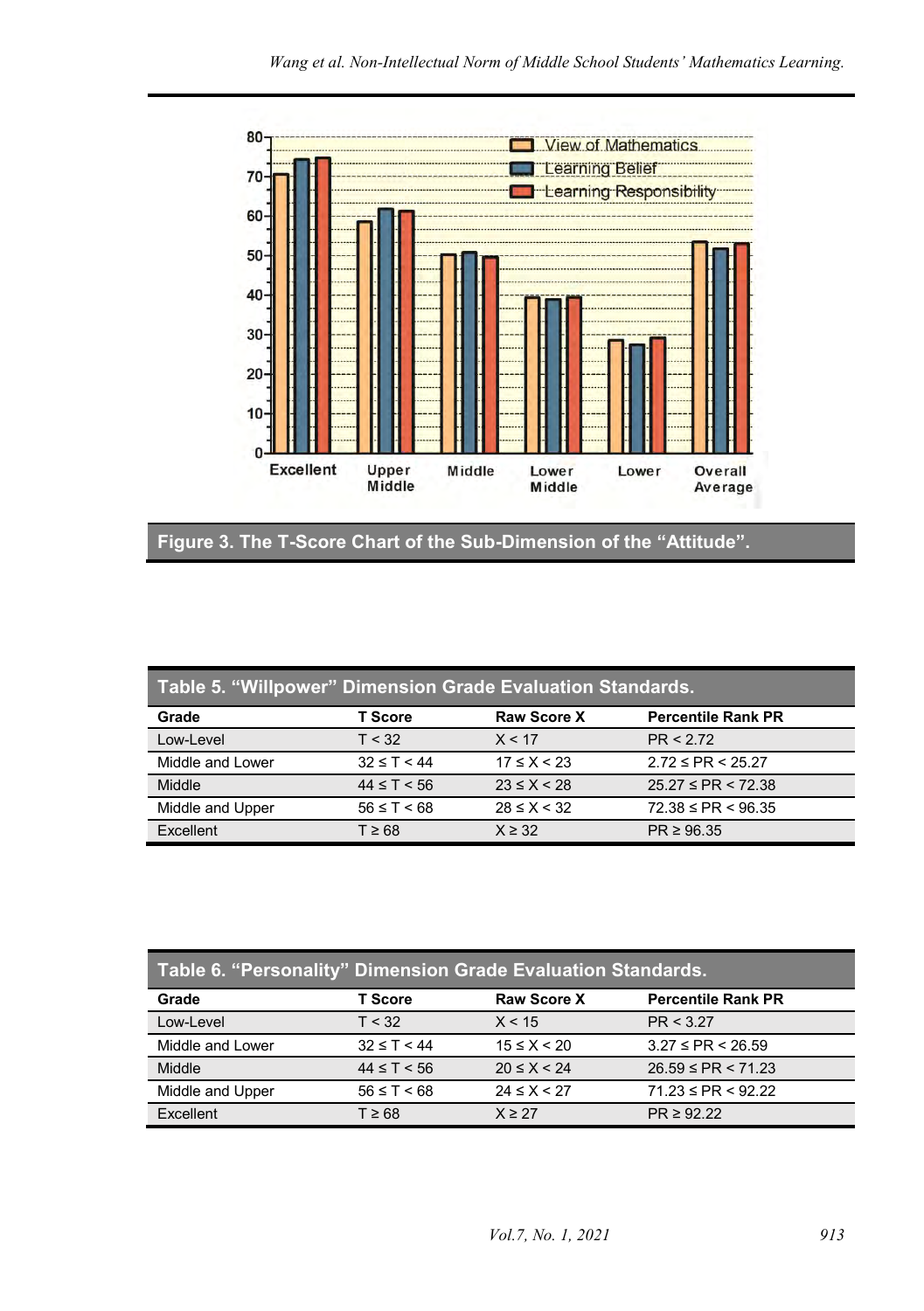

**Figure 4. The T-Score Chart of the Sub-Dimension of the "Willpower".**



**Figure 5. The T-Score Chart of the Sub-Dimension of the "Personality".**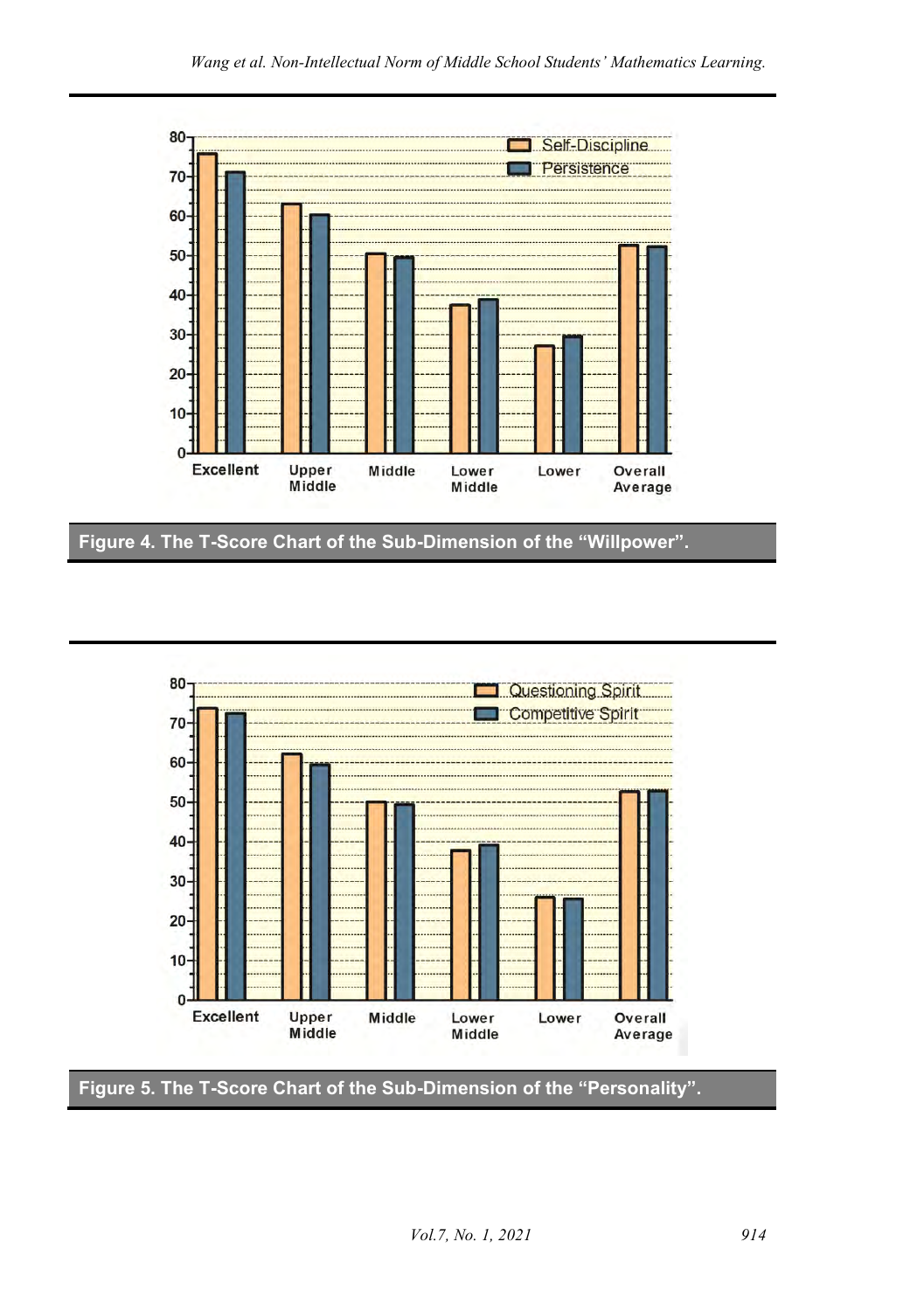## *"Emotion" Dimension Norm and Its Grade Evaluation Standard*

First, establish the "emotion" dimension norm according to the norm construction method (table omitted). Secondly, divide the "emotion" dimension horizontally, and then formulate the corresponding grade evaluation standard (see **Table 3**). Finally, calculate the average scores of students of different levels in the sub-dimensions of "emotional stability," "learning anxiety," and "learning efficacy" under the "emotion" dimension (see **Figure 2**).

Based on **Figure 2**, combined with the conceptual definition and questions of each sub-dimension of emotion (Wang  $&$  Li, 2020), it was found that students of different levels have the following characteristics: "Excellent" students have reasonable control over their emotions and can effectively control and regulate their emotions; they like to learn mathematics, basically do not have negative emotions, and have a high sense of learning efficiency. "Middle and upper" level students understand themselves and occasionally produce destructive emotions but can control and adjust them in time; they have less negative emotions when learning mathematics, they recognize their ability to learn mathematics, and have the confidence to learn math well. "Middle" students can be aware of their destructive emotions and control them, but will not adjust them; they will become anxious because they are worried about not being able to learn mathematics and are optimistic about their ability to learn mathematics, but think they need to work hard. "Middle and lower" students can perceive their own deficient or excessive emotions, but they cannot control and regulate them well and need help from others. They will have negative emotions such as fear and tension when they study mathematics, and they lack confidence in their math level. "Low-level" students will have deficient or excessive emotions due to learning mathematics, but they can hardly perceive and control their emotions and need guidance from others; they have repulsive emotions toward math learning and lack positive emotional experience.

#### *"Attitude" Dimension Norm and Its Grade Evaluation Standard*

According to the norm construction method, establish the "attitude" dimension norm (table omitted). Secondly, divide the "attitude" dimension horizontally, and then formulate the corresponding grade evaluation standard (see **Table 4**). Finally, calculate the average scores of students of different levels in the sub-dimensions of "view of mathematics," "belief in learning," and "sense of learning responsibility" under the "attitude" dimension (see **Figure 3**).

Based on **Figure 3**, combined with the concept definition and questions of each sub-dimension of attitude (Wang  $& Li$ , 2020), it is found that students of different levels have the following characteristics: "Excellent" students believe that mathematics is a valuable subject; mathematics learning should be systematic and comprehensive, and rules and skills need to be summarized in time; learning mathematics must emphasize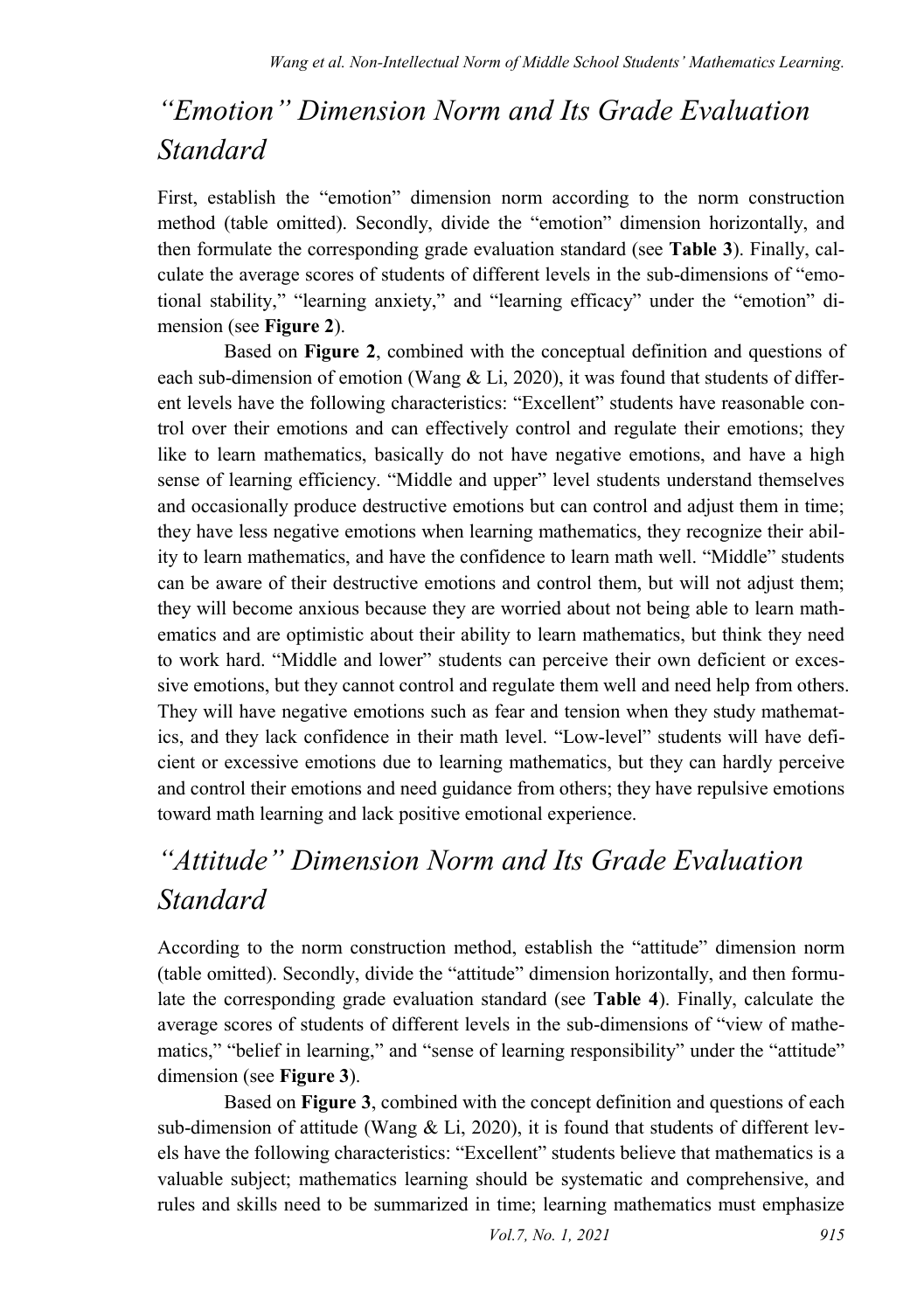methods, strive to avoid errors, and always actively complete mathematics tasks with quality and quantity. The "Middle and upper" level students have a more objective understanding of mathematics knowledge and value; they believe that learning mathematics must know how to summarize the methods that suit them and actively complete math learning tasks. "Middle" students can correctly understand mathematics and the meaning of learning mathematics, but their learning enthusiasm is average; they think that learning mathematics does not require too many skills, and students can complete learning tasks but lack initiative. "Middle and lower" students have a somewhat subjective and one-sided understanding of mathematics knowledge and value; they believe that they can learn mathematics by rote and can complete their learning tasks under supervision. "Low-level" students have some deviations in their understanding of mathematics; they think that learning mathematics is meaningless and cannot understand mathematics more profoundly, and they think that mathematics learning does not need to be methodological and hardly complete the learning tasks actively.

## *"Willpower" Dimension Norm and Its Grade Evaluation Standard*

According to the norm construction method, establish the dimension norm of "willpower" (table omitted). Secondly, divide the dimension of "willpower" horizontally, and then formulate the corresponding grade evaluation standard (see **Table 5**). Finally, calculate the average scores of students of different levels in the sub-dimensions of "selfdiscipline" and "persistence" under the "willpower" dimension (see **Figure 4**).

Based on **Figure 4**, combined with the definition of the concepts and questions of the sub-dimensions of willpower (Wang  $&$  Li, 2020), it is found that students of different levels have the following characteristics: "Excellent" students can formulate corresponding math learning plans and review plans based on their own and can complete learning tasks in strict accordance with the plan and review them in time, never give up quickly, and have a persevering learning spirit. "Middle and upper" level students are able to complete their self-made study plan more seriously, remind themselves to concentrate when studying mathematics, maintain a state of listening carefully, and be able to persist in studying mathematics. "Middle" students can basically implement their mathematics learning plan, and sometimes the plan will fail or appear without conscientiousness; when learning mathematics, they cannot maintain the learning state for a long time and occasionally need teacher reminders. "Middle and lower" students will occasionally implement mathematics study plans carefully; they cannot guarantee full energy, comfortable slack, and lack of perseverance when studying mathematics. "Lowlevel" students seldom study and review as planned and hardly make a study plan; they tend to get distracted when studying mathematics and tend to give up or escape when they encounter learning difficulties.

#### *"Personality" Dimension Norm and Its Grade Evaluation Standard*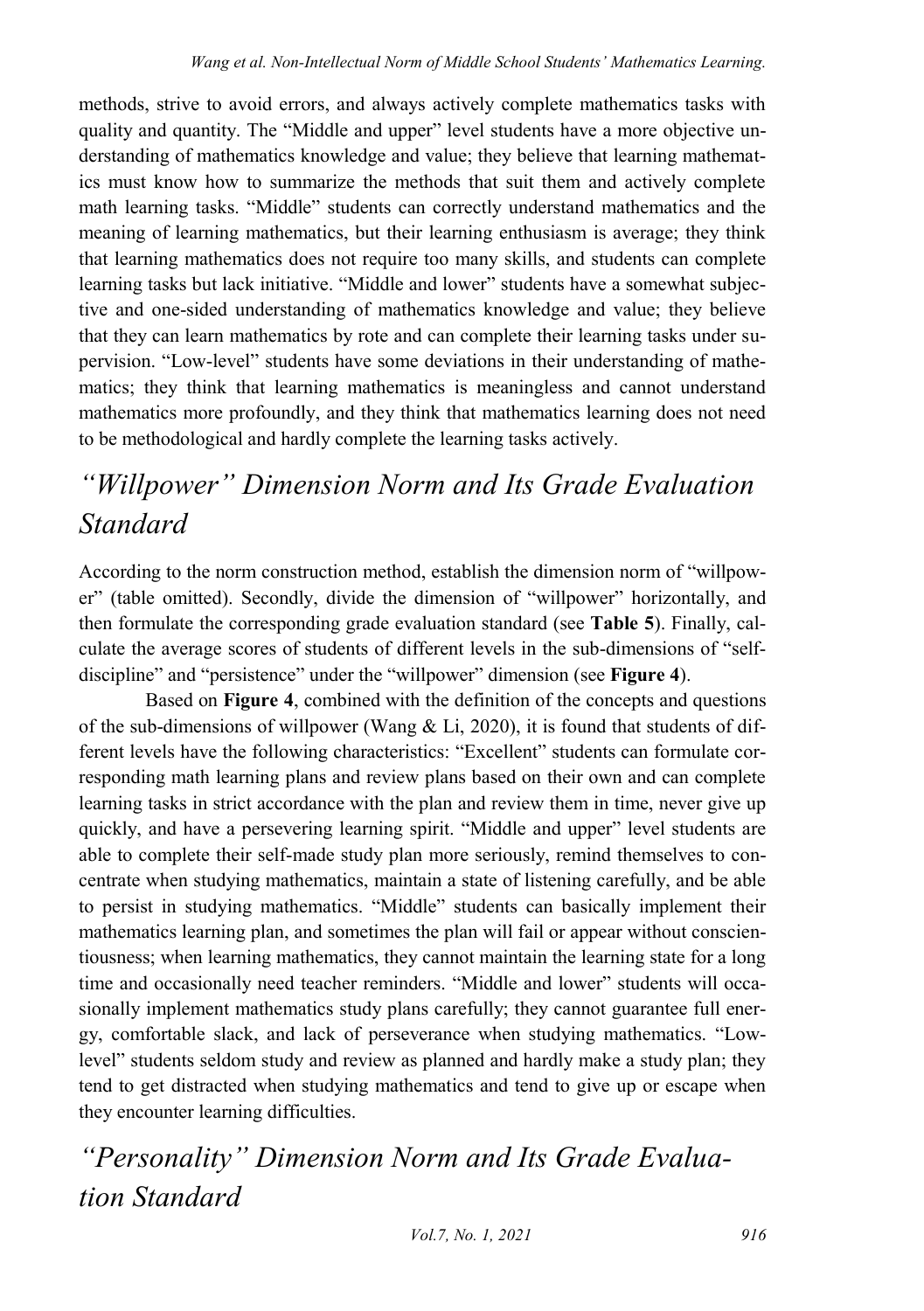

**Figure 6. The T-Score Chart of Five Main Dimensions of Non-Intellectual Mathematics Learning of the Tested Class.**

According to the norm construction method, establish the "personality" dimension norm (table omitted). Secondly, divide the "personality" dimension horizontally, and then formulate the corresponding grade evaluation standard (see **Table 6**). Finally, calculate the average scores of students of different levels in the sub-dimensions of "questioning spirit" and "competitive spirit" under the "personality" dimension (see **Figure 5**).

Based on **Figure 5**, combined with the definition of the concept of each subdimension of personality and the questions (Wang  $&$  Li, 2020), it is found that students of different levels have the following characteristics: "Excellent" students are good at asking questions; when they are inconsistent with others or books, they dare to question teachers or authorities; they are not to be left behind in mathematics learning, strive to show themselves, be aggressive, and eager to surpass others. "Middle and upper" students, when they are inconsistent with others or books, often have questions, ask questions, like competition, and hope to surpass other students. "Middle" students can show a psychological tendency to surpass others, and occasionally ask questions when their views are inconsistent with those of others or books. "Middle and lower" students occasionally have questions when studying mathematics, but they rarely raise doubts; although they want to surpass others in mathematics learning, they are not good at expressing themselves. "Low-level" grade students are not good at expressing their opinions, basically do not ask questions, have no willingness to show, surpass others, and do not care about math scores.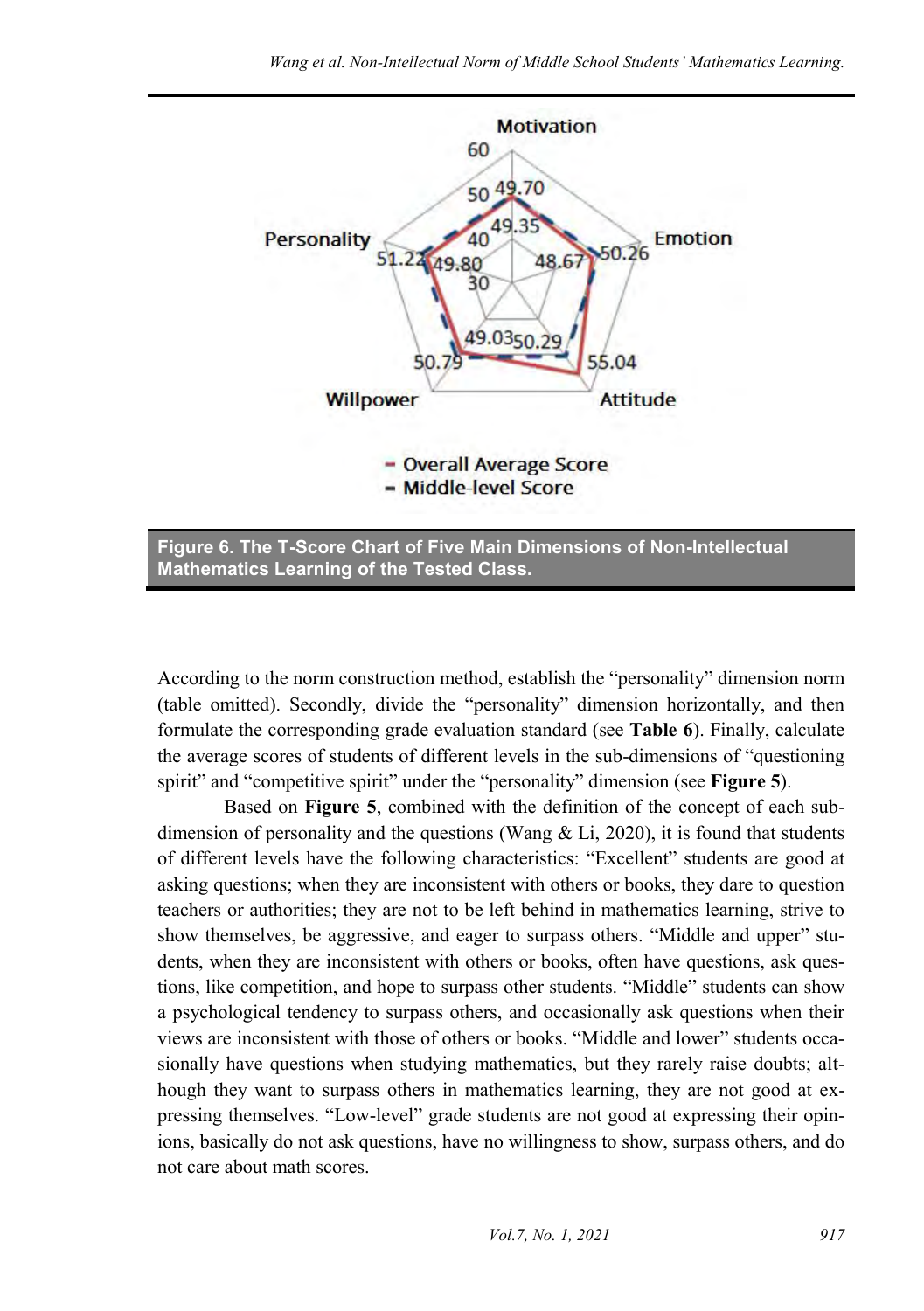# **Application Cases of Norm and Grade Evaluation Standard**

#### Class Application Case

#### *Non-Intellectual Diagnosis of Mathematics in the Subject's Class*

In this study, a total of 44 7th-grade students from Tianjin of China were selected as subjects, and 40 valid questionnaires were returned, with an effective rate of 90.9%. The 40 students in the class were regarded as a whole, and a comparative analysis with the students in the city was carried out to understand the group's general level of nonintellectual mathematics learning. The original non-intellectual average score of mathematics learning among the subjects was 166.10, which exceeded 42.15% of middle school students in Tianjin of China. Comparing it with **Table 1**, the subjects' nonintellectual mathematics learning was at the middle level in Tianjin. The nonintellectual dimension T scores of the subjects in mathematics learning were: 49.70 (motivation), 48.67 (emotion), 55.04 (attitude), 49.03 (willpower), 49.80 (personality). Starting from the five main dimensions, further diagnosis and analysis of the subject class were made. From **Figure 6**, in the dimension of motivation, the subject's class was equivalent to the "middle" level of middle school students in Tianjin; it was slightly lower than the "middle" level of middle school students in the city in terms of emotion, willpower, and personality; The class of the subjects was significantly higher than the "middle" level of the city's middle school students.

## *Suggestions for Improvement of Non-Intellectual Mathematics Learning in the Tested Class*

The analysis shows that the subjects' non-intellectual math learning is at the "middle" level in Tianjin as a whole, and the five main dimensions of motivation, emotion, attitude, willpower, and personality are all at the "middle" level in Tianjin. Overall, the students in this class have a strong sense of responsibility for learning and are competitive; their learning anxiety, persistence, and questioning spirit are slightly lower than Tianjin's "middle" level. In mathematics teaching, teachers should enhance students' perception of the intrinsic value and fun of mathematics learning and guide students to effectively regulate and monitor their learning activities through positive learning attitudes and emotional experience (Du & Liu, 2017). It is also suggested that the teacher make full use of the students' strong sense of responsibility and competitive spirit. Studying mathematics often encounters difficult problems, and some students tend to be afraid of difficulties and give up. In response to this kind of phenomenon, on the one hand, teachers can provide students with "scaffolding" to reduce the difficulty of the problem; on the other hand, they can help students improve their ability to learn math-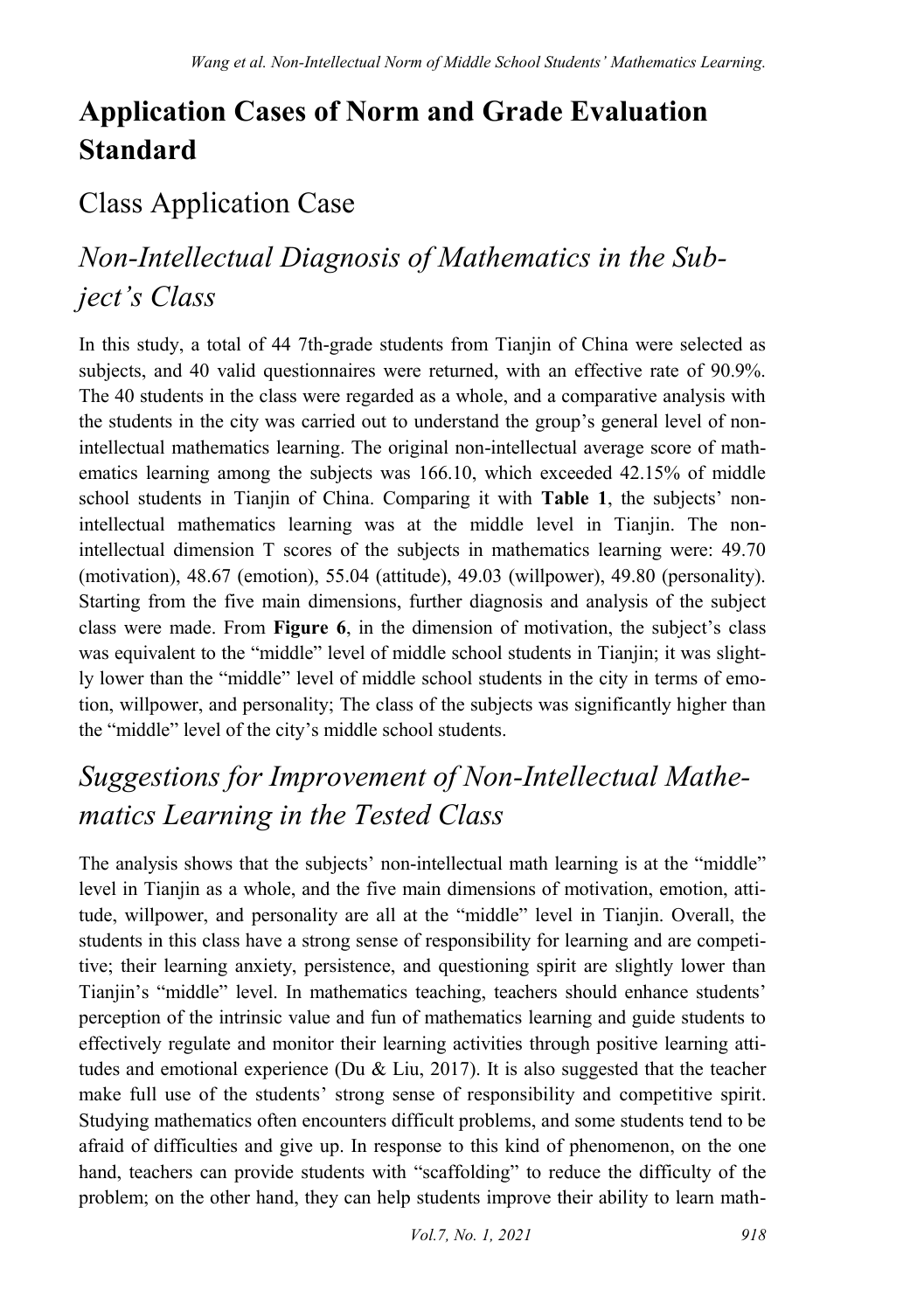

ematics to achieve the purpose of solving problems. Besides, teachers should also pay attention to encouraging students to speak positively, question boldly, and always pay attention to students' psychological state to help students with learning difficulties deal with destructive emotions in time.

#### Individual Application Cases

# *Non-Intellectual Diagnosis of Subject's Individual Mathematics Learning*

After understanding the situation with the tested class's mathematics teacher and obtaining the students' consent, a tested class student who had studied hard but had not satisfactory results was selected as the research object. The non-intellectual dimension T scores of the student's mathematics were: 55.10 (cognitive motivation), 47.60 (external motivation), 50.30 (achievement need), 61.60 (emotional stability), 55.60 (learning anxiety), 56.90 (sense of learning efficacy), 52.80 (view of mathematics), 59.30 (learning belief), 58.80 (learning responsibility), 49.80 (self-discipline), 44.70 (persistence), 54.30 (competitive spirit), 51.60 (questioning spirit). The overall original average score of the student's non-intellectual math learning was 176. According to **Table 1**, he was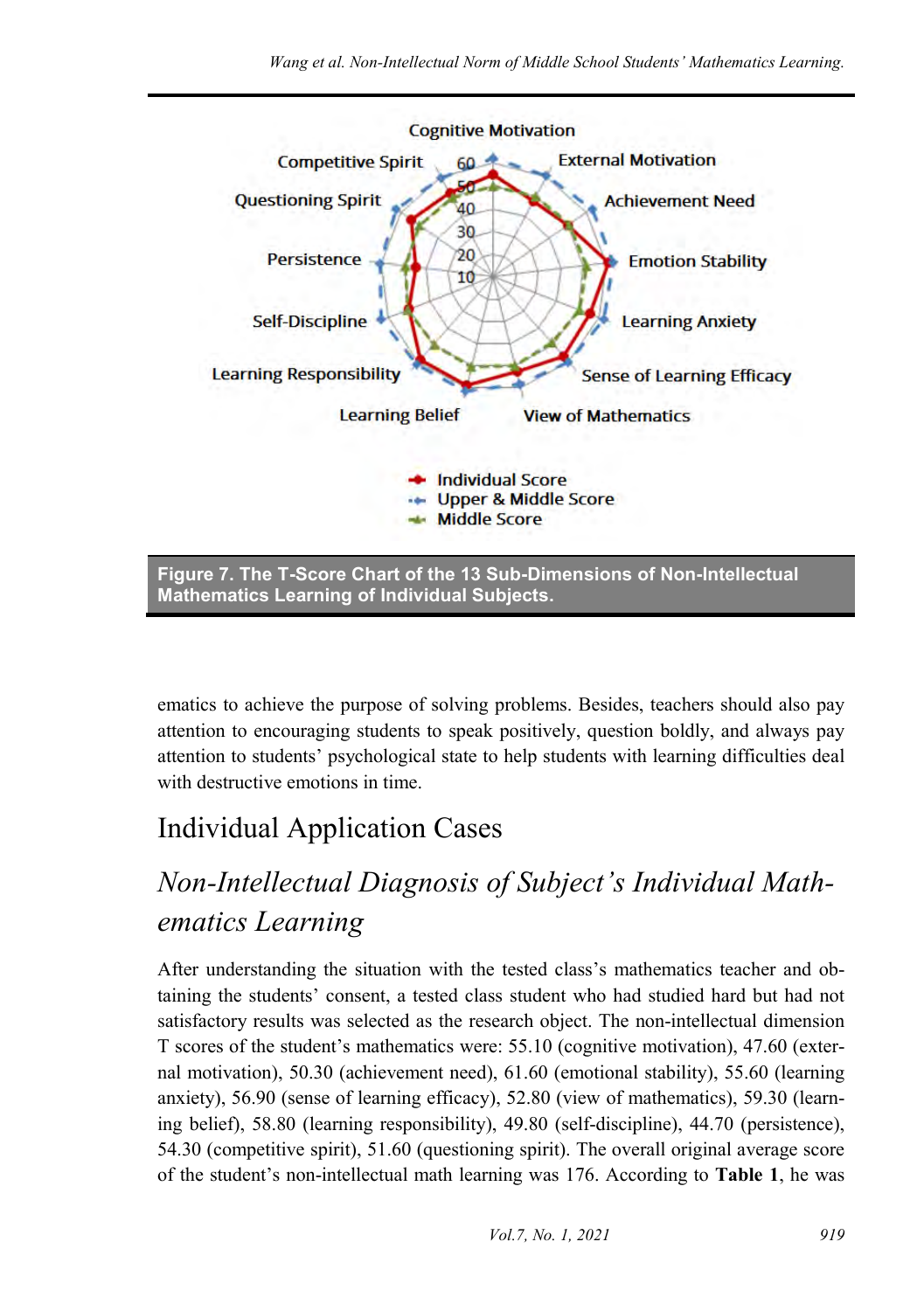at the "middle" level of Tianjin middle school student, and further diagnosis and analysis of each sub-dimension would be continued.

**Figure 7** shows the T scores of the thirteen sub-dimensions of non-intellectual mathematics learning. Simultaneously, combined with the data analysis in **Table 2** to Table 6, this student's cognitive motivation was significantly higher than the city's "middle" students' level. The external motivation was slightly lower than the level of the city's "middle" students. Achievement needs to be comparable to the average level of the city's "intermediate" students. The students' emotional stability, learning anxiety, and sense of learning efficacy were significantly higher than the city's "middle" level students but slightly lower than the city's "middle and upper" level students. The students' learning beliefs and responsibility was slightly lower than the city's "middle and upper" students and significantly higher than the city's "middle" level students. The student's view of mathematics was slightly higher than the level of the city's "middle" students and lower than the city's "middle and upper" students. The student's selfdiscipline was slightly lower than the city's "middle" level students, and its persistence was lower than the city's "middle" level students. The students' questioning spirit and competitive spirit were slightly higher than those of the city's "middle" level students.

## *Suggestions for Non-Intellectual Improvement of Subject' Individual Mathematics Learning*

The non-intellectual level of the student's mathematics learning is at the "middle" level in Tianjin, and the dimensions of motivation, willpower, and personality are all at the "middle" level in Tianjin, while the two dimensions of emotion and attitude are at the "middle" level in Tianjin. The analysis shows that this student's external motivation sub-dimensions and persistence sub-dimensions need to be further improved. Studies have shown that learning motivation can directly affect academic achievement and indirectly affect academic achievement by transforming motivations and learning behavior (Gao & Chen, 2017). Therefore, learning motivation can directly or indirectly affect students' mathematics learning performance. So it is necessary to strengthen students' learning motivation for students' math learning.

The external motivations of students' math learning mainly come from schools, teachers, and parents. Many schools will commend students with outstanding performance or progress, which is an effective way to strengthen students' external motivation. In addition, because students' persistence in learning is affected by many factors, teachers and parents can also stimulate their motivation through spiritual rewards. When students learn mathematics, teachers and parents should be good at discovering students' progress and shining points and giving timely praise and encouragement to be spiritually encouraged and affirmed and then more motivated to learn mathematics. Simultaneously, teachers are the guides and collaborators of students, and they have a significant influence on students (Gao  $\&$  Chen, 2017). In the process of mathematics learning, teachers should consciously cultivate students' perseverance character; pay attention to the differences between individuals and teach students per their aptitude;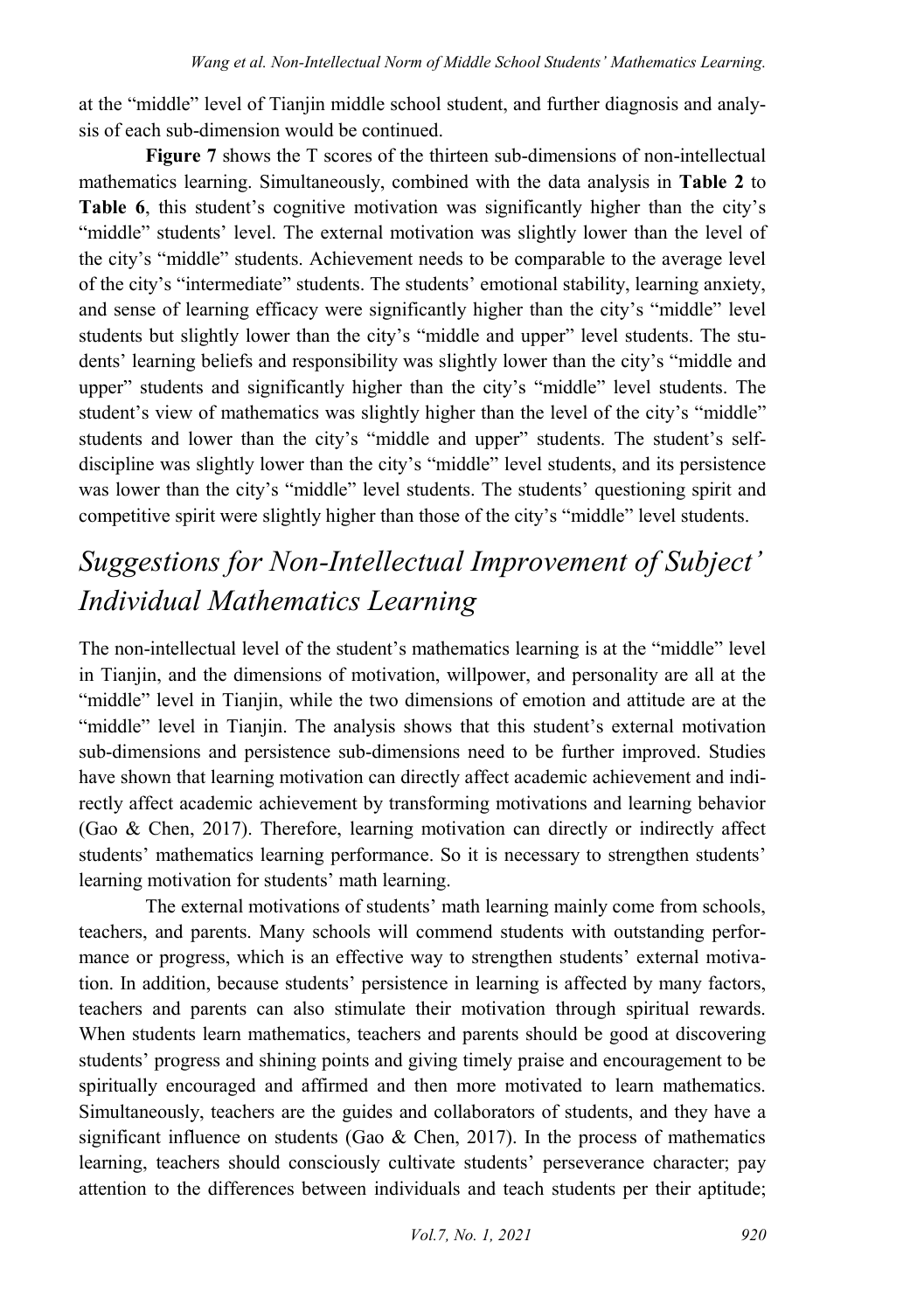encourage students to find role models in the class and learn from the students with strong willpower around them; thereby creating a good class learning atmosphere.

Establish a non-intellectual norm for middle school students' math learning, so as to facilitate the comparison between different dimensions of non-intellectual factors of students' math learning. After the subjects were tested, some studies only performed descriptive statistics and level comparisons of questionnaire scores. It is difficult to use the scores of subjects to explain their objective performance level on non-intellectual. This research makes up for this deficiency. However, norm research results have certain regional and time-sensitive limitations. These research results are based on middle school students in Tianjin of China, so they can only be used for reference in Tianjin and other areas with similar education levels. With the rapid development of the times, the non-intellectual factors of students' mathematics learning in different periods may also undergo group changes. Therefore, the norm and grade evaluation standard established by our study need to be updated regularly.

#### **References**

Cao, R., Yu, C., & Yu, Y. (2015). Revision and preliminary application of the scale of mathematics learning attitudes for high school students. *Journal of Mathematics Education*, 24(6):57-60. [Chinese]

[http://www.cqvip.com/qk/91144x/201506/6](http://www.cqvip.com/qk/91144x/201506/667628101.html) [67628101.html](http://www.cqvip.com/qk/91144x/201506/667628101.html) 

Du, X., & Liu, J. (2017). Study on the relationship between "mathematics interest," "mathematics self-efficacy," "learning persistence," and "mathematics achievement" of eighthgrade students. *Journal of Mathematics Education*, 26(2):29-34. [Chinese] [http://www.cnki.com.cn/Article/CJFDTotal-](http://www.cnki.com.cn/Article/CJFDTotal-SXYB201702006.htm)[SXYB201702006.htm](http://www.cnki.com.cn/Article/CJFDTotal-SXYB201702006.htm) 

Gao, H., & Chen, K. (2017). Research status and prospects of self-efficacy in mathematics. *Journal of Mathematics Education*, 26(1):76-81. [Chinese] [http://www.cnki.com.cn/Article/CJFDTotal-](http://www.cnki.com.cn/Article/CJFDTotal-SXYB201701018.htm)[SXYB201701018.htm](http://www.cnki.com.cn/Article/CJFDTotal-SXYB201701018.htm) 

- Lv, S., Fu, M., Sun, M., & Wang, Z. (1995). A cross-cultural study on the influence of Tibetan and Han students' intellectual and non-intellectual factors on mathematical ability development. *Educational Research*, 1995, 2(1):70-74. [Chinese] [http://www.cqvip.com/qk/96925x/199501/1](http://www.cqvip.com/qk/96925x/199501/1003278659.html) [003278659.html](http://www.cqvip.com/qk/96925x/199501/1003278659.html)
- Wang, G., & Li, S. (2020). Compilation of a questionnaire on non-intellectual factors in mathematics learning for junior high school students. *Journal of Mathematics Education*, 29(1):29-39. [Chinese] [http://www.cqvip.com/qk/91144x/202001/7](http://www.cqvip.com/qk/91144x/202001/7100993971.html) [100993971.html](http://www.cqvip.com/qk/91144x/202001/7100993971.html)
- Wang, G., & Yang, R. (2015). Research on Psychological Factors of Minority Mathematics Learning Based on NVivo10 Qualitative Analysis. *Journal of Research on Education for Ethnic Minorities*, 26(1):81-84. [Chinese] DOI[: https://doi.org/10.15946/j.cnki.1001-](https://doi.org/10.15946/j.cnki.1001-7178.2015.01.014) [7178.2015.01.014](https://doi.org/10.15946/j.cnki.1001-7178.2015.01.014)